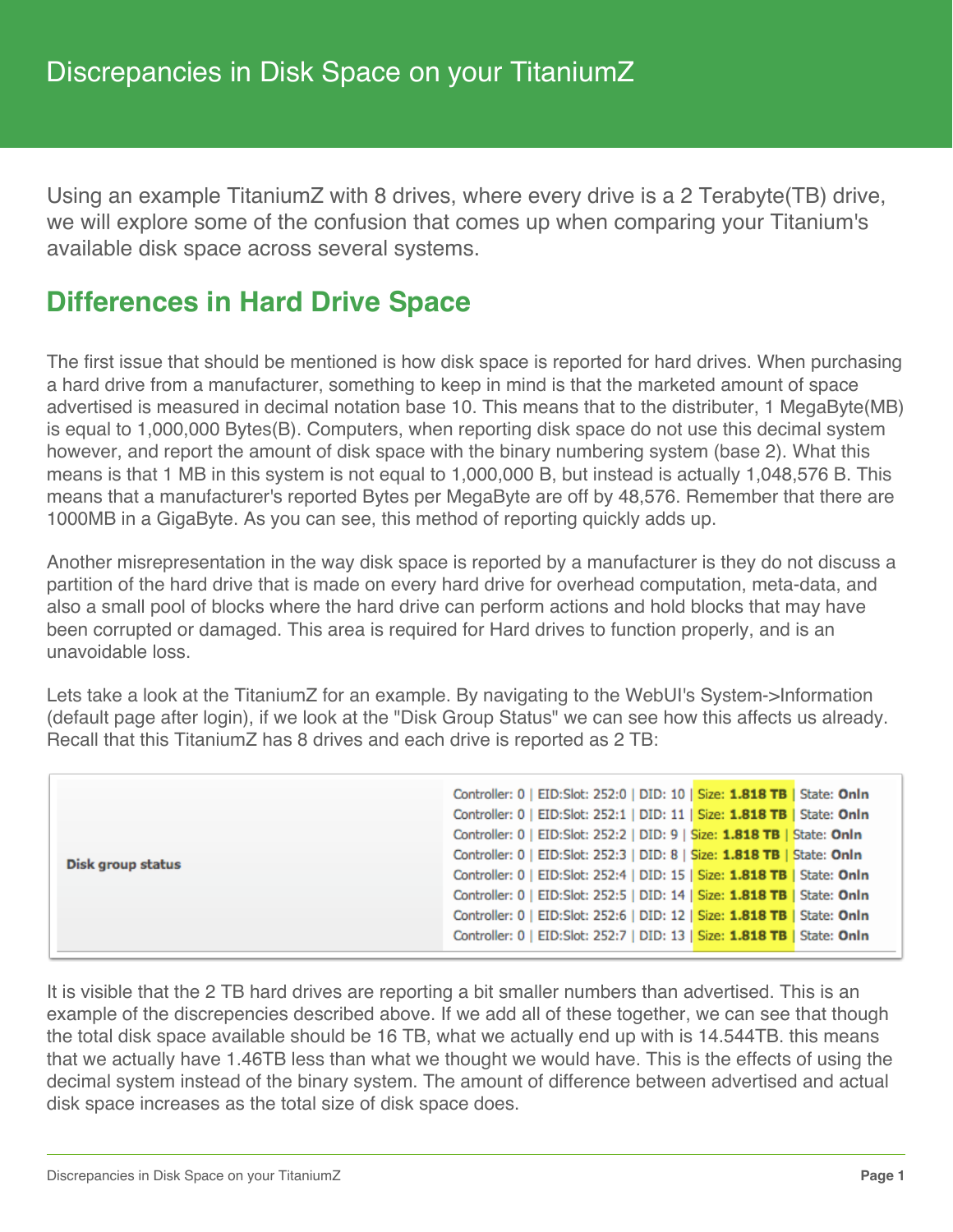# **Differences in TitaniumZ Reporting**

After examining how much disk space we have versus what was advertised, another factor that leads to disk space loss is how Small Tree uses the disks. Looking at that same Summary page from before, we notice another bit of information that is important to look at, the "Disk Space Usage."

|                  | tank0                                                                   |
|------------------|-------------------------------------------------------------------------|
| Disk space usage | 0% of 12.6TB<br>Total: 12.6T   Used: 324K   Free: 12.4T   State: ONLINE |

Looking at the highlighted region, it becomes obvious that there even less disk space than we calculated earlier. The reason for this is that Small Tree uses a Raid 5 which has striping and parity. Without going into too much detail, what this means is that 1 hard drive's worth of space is divided between all the drives in the TitaniumZ, and stores enough information to restore any 1 of the 8 drives should they fail. This is done to ensure that even if a drive fails, Small Tree can protect and restore the data on that drive to a factory fresh drive. With that said, if we remember the number we computed earlier we see that we have *total storage - size of one drive = remaining space,* or 14.544 TB - 1.818 TB = 12.726 TB. We can see that this number is very close to the number reported.

### **Differences In Reporting on A Mounted Mac**

Now we will look at this from the client side. When we mount the TitaniumZ we have the option of right clicking on the share point and selecting "Get Info" on a mac or "properties on a windows computer. Using an example with a share that has data on it, lets analyze what the WebGUI displays under "Disks->ZFS->Pools->Mangament" and the "Get Info" information from the mac.

| ▼ General:                                                                                                                                                                                                                   | энап нее                                                                                                                                                 |             |             |             |       |          |              |               |                |                 |  |
|------------------------------------------------------------------------------------------------------------------------------------------------------------------------------------------------------------------------------|----------------------------------------------------------------------------------------------------------------------------------------------------------|-------------|-------------|-------------|-------|----------|--------------|---------------|----------------|-----------------|--|
| Server: afp://192.168.9.38/share1<br>Created: July 10, 2014 at 11:56 AM<br>Modified: Today, 1:10 PM<br>Format: AppleShare<br>Capacity: 13.26 TB<br>Available: 10.63 TB<br>Used: 2,625,006,618,624 bytes (2.63 TB<br>on disk) | Datasets Volumes Snapshots Configuration<br>Pools<br>System<br>Tools Information I/O statistics<br><b>Management</b><br>Virtual device<br><b>Network</b> |             |             |             |       |          |              |               |                |                 |  |
| $\overline{\mathbf{v}}$ More Info:                                                                                                                                                                                           | <b>Disks</b>                                                                                                                                             | <b>Name</b> | <b>Size</b> | <b>Used</b> | Free  | Capacity | <b>Dedup</b> | <b>Health</b> | <b>AltRoot</b> |                 |  |
| Last opened: Dec 31, 1969, 6:00 PM                                                                                                                                                                                           |                                                                                                                                                          | tank0       | 12.6T       | 2.76T       | 9.67T | 21%      | 1.00x        | ONLINE        | ×.             | $\mathscr{E}$ X |  |
| ▼ Name & Extension:                                                                                                                                                                                                          | Services                                                                                                                                                 |             |             |             |       |          |              |               |                | 41              |  |
| share1                                                                                                                                                                                                                       |                                                                                                                                                          |             |             |             |       |          |              |               |                |                 |  |
| $\Box$ Hide extension                                                                                                                                                                                                        | Access                                                                                                                                                   |             |             |             |       |          |              |               |                |                 |  |
| Comments:                                                                                                                                                                                                                    |                                                                                                                                                          |             |             |             |       |          |              |               |                |                 |  |
|                                                                                                                                                                                                                              | <b>Status</b>                                                                                                                                            |             |             |             |       |          |              |               |                |                 |  |
|                                                                                                                                                                                                                              | <b>Diagnostics</b>                                                                                                                                       |             |             |             |       |          |              |               |                |                 |  |
| ▼ Preview:                                                                                                                                                                                                                   |                                                                                                                                                          |             |             |             |       |          |              |               |                |                 |  |
| <b>TYTY I</b>                                                                                                                                                                                                                | Advanced<br>Help                                                                                                                                         |             |             |             |       |          |              |               |                |                 |  |